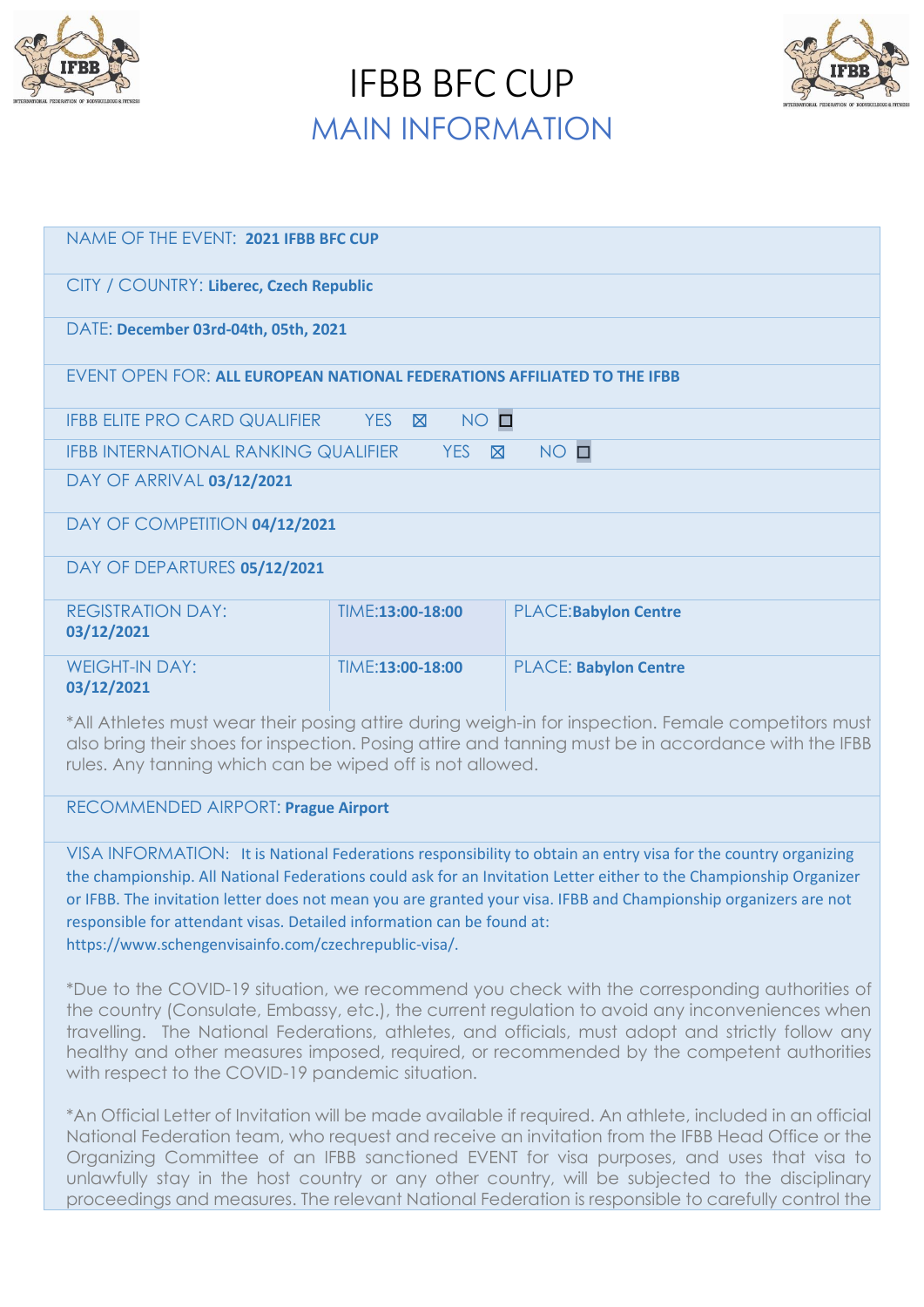proper, legal use of the visa by his/her athlete and it will be subjected to a fine and/or a suspension, in case of any misuse and/or unlawful utilization of the same visa.

VENUE: CENTRUM BABYLON, Nitranská 1, 460 07 Liberec Centrum Babylon is ideal for holding large events and a significant bonus is the possibility of accommodation at the place of the venue which provides the participants with the necessary level of comfort.

HOTEL INFORMATION

RECOMMENDED HOTEL: Hotel Babylon: https://www.hotelbabylon.cz/en/ For booking go on this website and enter code: BFCCUP

#### REGISTRATION FEE:

Each athlete must pay the IFBB registration fee of **EUR €200 seniors and EUR €100 juniors**.

Registration fee for athletes to enter this competition must be paid in advance by credit/debit card or PayPal at [http://www.ifbb.com/competition-registration.](http://www.ifbb.com/competition-registration) Please add your name during online payment and bring a copy of your payment confirmation to the registration. Payments at arrival shall have an extra charge of 50**€ (EUROS)** .

# CROSSOVERS: **100 € (EUROS)**

### DEADLINE FOR ONLINE PAYMENT: **29/11/2021**

\*Participating athletes must be recommended by their National Federation by sending the Final Entry Form with their names directly to the Organizing Committee, to the IFBB Technical Committee and IFBB Head Office in Madrid.

The final decision to allow an athlete to compete in this EVENT rests with the IFBB.

\*It is also the FULL OBLIGATION AND RESPONSIBILITY of a National Federation to MONITOR ALL THE ATHLETES affiliated to this National Federation who are fulfilling a period of ineligibility due to Anti-Doping Rule Violation or any Disciplinary case, to make sure these athletes WILL NOT REGISTER/COMPETE/OR PARTICIPATE IN ANY CAPACITY in any EVENT either at National or International level, Official or Invitational.

\*All athletes will have to present their Passports and IFBB International Cards at the Registration. Any athlete who has not yet purchased or renewed his/her IFBB International Card will have to buy one at registration. IFBB Cards are **35 € (EUROS)** and are mandatory.

\*All posing music must be on an USB drive only. The posing music in the MP3 format must also be the only file on USB. Each competitor must affix his/her name on the USB for easy identification. The use of profane, vulgar, and offensive language is strictly prohibited in the posing music.

| <b>CATEGORIES:</b>                                    |                                                       |
|-------------------------------------------------------|-------------------------------------------------------|
| <b>Master Men's Bodybuilding over 40 years (1 PRO</b> | Master Women's Bikini over 35 years (1 PRO CARD)      |
| <b>CARD</b> )                                         | 1 open category                                       |
| 1 open category                                       |                                                       |
|                                                       | Master Women's Bodyfitness over 35 years (1 PRO CARD) |
| <b>Master Men's Physique over 40 years</b>            | 1 open category                                       |
| 1 open category                                       |                                                       |
|                                                       | Junior Women's Bikini 16-23 years                     |
| <b>Junior Men's Bodybuilding 16-23 years</b>          | 1 open category                                       |
| 1 open category                                       |                                                       |
|                                                       | <b>Women's Bikini (1 PRO CARD)</b>                    |
| Junior Men's Physique 16-23 years                     | Up to & including 162 cm                              |
| 1 open category                                       | Up to & including 166 cm                              |
|                                                       | Up to & including 169 cm                              |
| <b>Men's Bodybuilding (1 PRO CARD)</b>                | Up to & including 172 cm                              |
| Up to & including 80 kg                               | Over 172 cm                                           |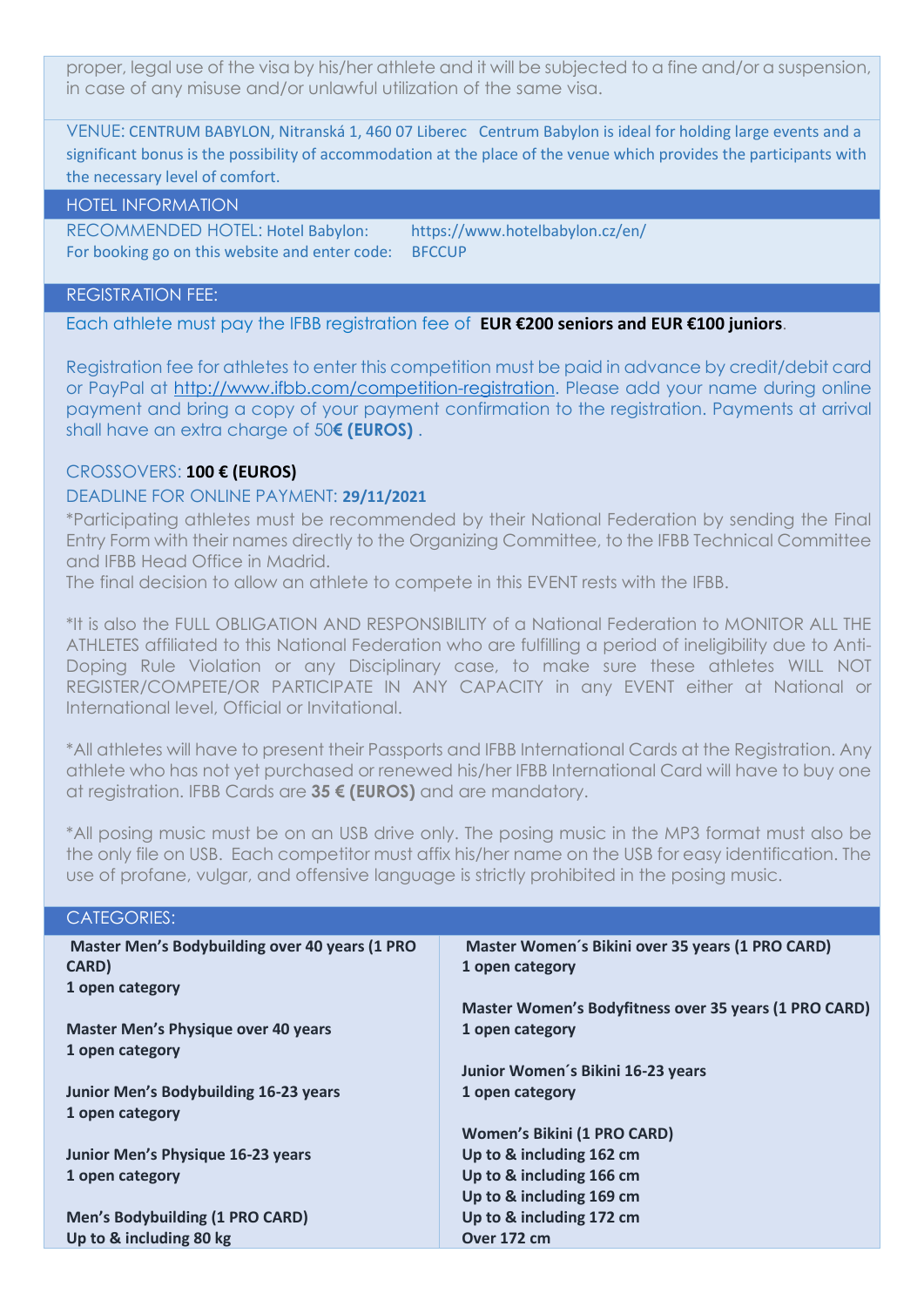**Up to & including 90 kg Up to & including 100 kg Over 100 kg**

**Men's Physique (1 PRO CARD) Up to & including 170 cm Up to & including 176 cm Up to & including 182 cm Over 182 cm**

**Men's Classic Physique (1 PRO CARD) Up to & including 175 cm Over 175 cm**

**Men's Classic Bodybuilding (1 PRO CARD) Up to & including 175 cm Over 175 cm** AWARDS:

**Women's Wellness (1 PRO CARD) Up to & including 163 cm Over 163 cm**

**Women's Bodyfitness (1 PRO CARD) Up to & including 163 cm Over 163 cm**

**Women´s Fit-Model 1 open category**

**Beginners Bikini Beginners Men's Physique Beginners Bodybuilding**

Top three athletes in each category will be awarded with medals. Top six athletes in each category will be awarded with a Certificate of Excellence and trophies. Overall winner will have a trophy.

# IFBB ELITE PRO CARDS:

**11 IFBB ELITE PRO CARDS WILL BE AWARED** 

DISTRIBUTION **Men's Bodybuilding – 2 PRO CARDS FOR THE OVERALL WINNERS Men's Physique – 1 PRO CARD FOR THE OVERALL WINNER Men's Classic Physique – 1 PRO CARD FOR THE OVERALL WINNER Women's Bikini – 2 PRO CARDS FOR THE OVERALL WINNERS Women's Bodyfitness – 1 PRO CARD FOR THE OVERALL WINNER Women's Wellness – 1 PRO CARD FOR THE OVERALL WINNER Masters Men's Bodybuilding – 1 MASTER PRO CARD FOR THE CATEGORY WINNER Masters Women's Bikini - 1 MASTER PRO CARD FOR THE CATEGORY WINNER Masters Women's Bodyfitness – 1 MASTER PRO CARD FOR THE CATEGORY WINNER** \*REGISTRATION DEADLINE

PRELIMINARY ENTRY FORM: **NO** FINAL ENTRY FORM:**29/11/2021**

#### CAMERA/VIDEO TAPE EQUIPMENT

Cameras and/or video tape equipment shall be strictly prohibited in the backstage and/or dressing room areas except when used by the IFBB authorized media person and, in any EVENT, these devices shall be strictly prohibited in the dressing room area.

### GREEN CARDS

Green cards are used to limit access to the weigh-in and backstage area during the prejudging & finals. They will be distributed at the judges/team managers meetings as follows:

- Five (5) or more athletes two (2) green cards.
- Less than (5) athletes one (1) green card.

EXTRA GREEN CARDS: **YES** ☐ **NO** ☐ **N/A** ☒ PRICE: **0,00 PLEASE SELECT** each.